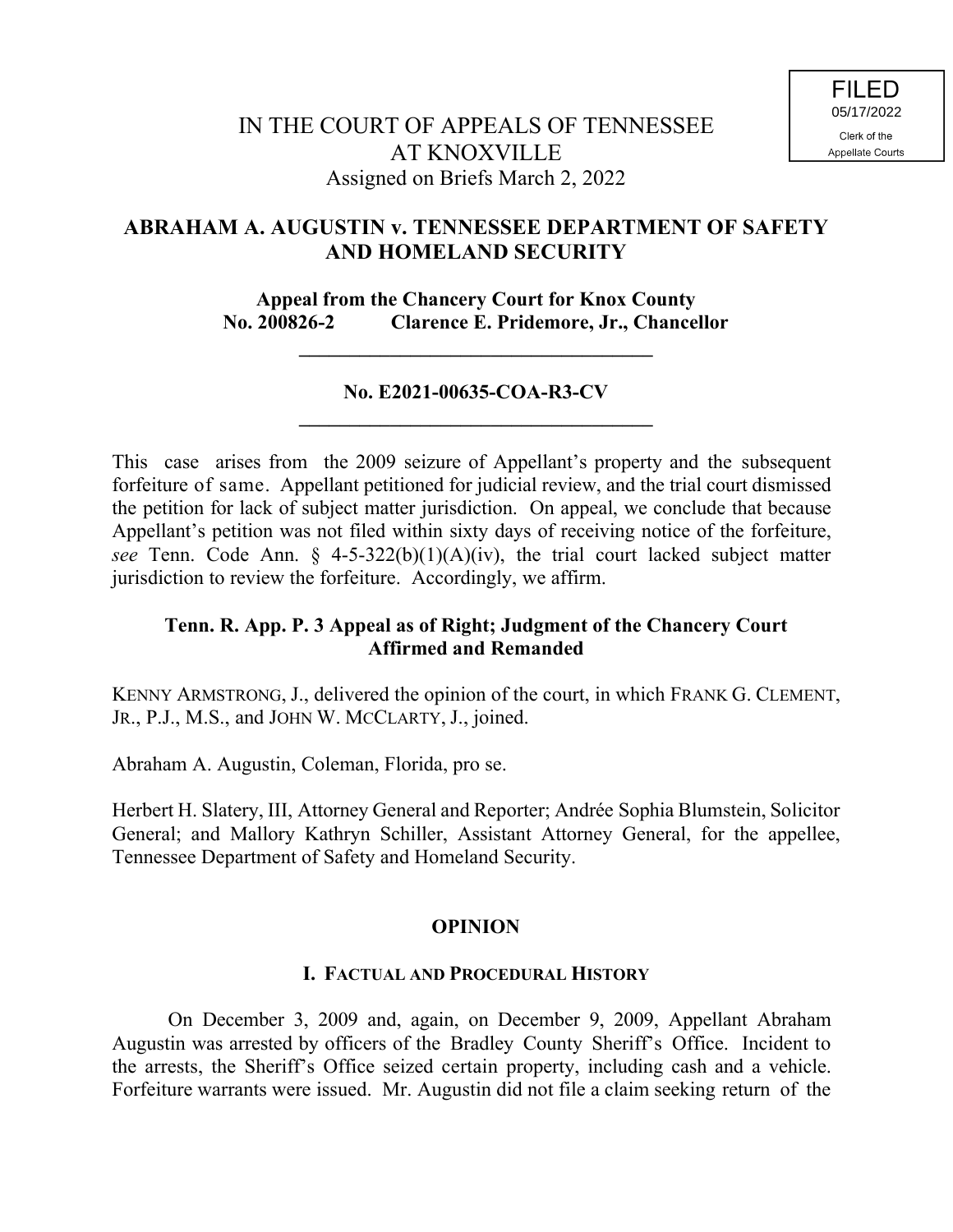property, and on May 5, 2010 and April 15, 2011, the Appellee Tennessee Department of Safety and Homeland Security ("the Department") issued orders of forfeiture for the property. $<sup>1</sup>$ </sup>

On February 9, 2016, Mr. Augustin filed an action in circuit court against the Bradley County Sheriff's Office, seeking a return of "property that [was] forfeited without Due Process." *See Augustin v. Bradley Cty. Sheriff's Office*, 598 SW.3d 220, 222 (Tenn. Ct. App. 2019), *perm. app. denied* (Feb. 19, 2020) ("*Augustin I*"). The circuit court dismissed Mr. Augustin's lawsuit for lack of subject matter jurisdiction. *Id.* On October 2, 2019, this Court affirmed the circuit court in part and reversed it in part. *Id.* at 235. The *Augustin I* Court concluded that the circuit court lacked jurisdiction because Mr. Augustin never filed a claim with the Department, as he was required to do. *Id.* at 231–32. Construing Mr. Augustin's complaint as a petition for judicial review of the forfeiture orders, the *Augustin I* Court further concluded that the action was untimely because it had not been filed within the statutory 60-day period. *Id.* at 234. Thus, the *Augustin I* Court concluded that, "[T]he trial court correctly dismissed any claim for the return of the property seized under Tennessee Code Annotated section 40-33-201 *et seq.*[, Uniform Administrative Procedures Act ("UAPA")] where Appellant failed to file a claim for the property with the Tennessee Department of Safety and failed to file a timely petition for judicial review pursuant to the UAPA." *Id.* at 235; Tenn. Code Ann. § 4-5-  $322(b)(1)(A)(iv)$  ("[p]etitions seeking judicial review shall be filed within sixty (60) days after the entry of the agency's final order thereon.").

Turning to the facts giving rise to the instant appeal, according to Mr. Augustin's "Petition for Judicial Review Pursuant to Tennessee Code Annotated Sec. 40-33-213," he filed a claim for the return of forfeited property with the Commissioner of Safety on November 4, 2019, which was approximately one month after this Court issued its opinion in *Augustin I*. The Department received the claim on December 5, 2019 and rejected it as untimely. On December 10, 2019, Mr. Augustin filed a petition for judicial review in the Davidson County Chancery Court, and on August 5, 2020, the case was transferred to the Knox County Chancery Court ("trial court"). In his petition, Mr. Augustin alleged that his "cash and vehicle were forfeited without due process in direct violation of the Fourteenth Amendment of the U.S. Constitution." He made, *inter alia*, the following averments, which we reproduce here verbatim (with only references to appendices omitted):

11. From the arrest scene, on December 9, 2009, petitioner was immediately transported to the Bradley County Justice Center (hereafter "BCJC") where he would remain in the custody of Bradley County on NO

<sup>1</sup> The forfeiture of Mr. Augustin's property was pursuant to the Drug Control Act. *See* Tenn. Code Ann. § 53-11-451.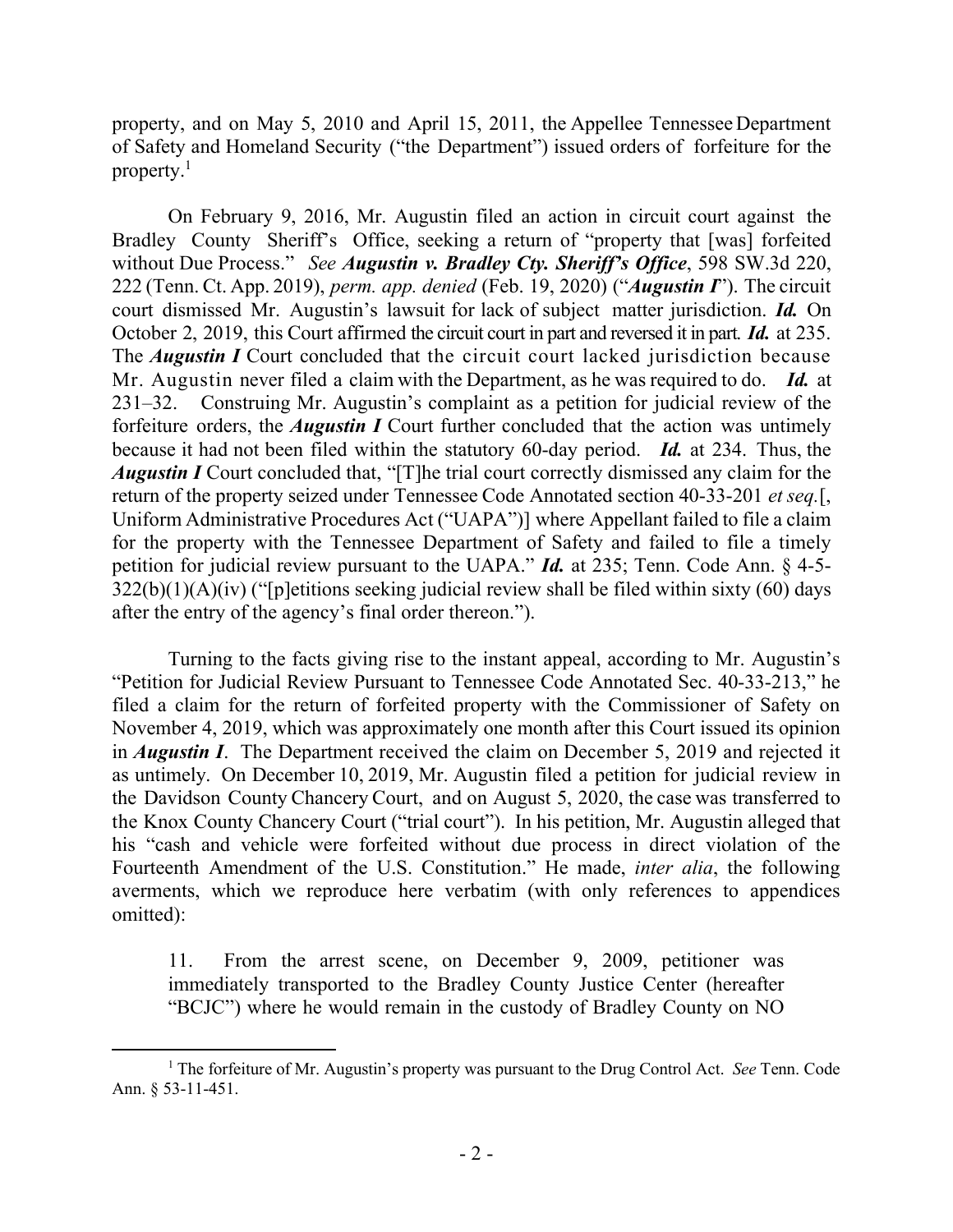BOND on federal charges, pending trial and sentencing, until March 17, 2011. Petitioner had no charges in Bradley County.

12. Days afterwards, the BCSO sought Forfeiture Warrants for the mentioned cash and vehicle in the Bradley County Criminal Court located in the same building as the BCSO and BCIC—where petitioner was being housed at the time. The Forfeiture Warrants were obtained, and even though he was in the same building as the criminal court that issued the warrants, the warrants were nevertheless forwarded to the Tennessee Department of Safety whence they were mailed to two different addresses in Winston-Salem, North Carolina: a) 560 Westview Dr. and b) 560 Westside Dr. (a non-existent street address).

13. Needless to say, petitioner was never served the Forfeiture Warrants nor Forfeiture Orders that were also mailed to North Carolina for service. As a result, his cash and vehicle were illegally forfeited without due process.

14. Petitioner never received any forfeiture warrants nor orders from the BCSO nor respondent.

15. Recently, during a federal criminal proceeding, the United States submitted to petitioner the forfeiture warrants and orders (mailed to North Carolina) that had been concealed for years and never received by petitioner.

16. On October 31, 2019, petitioner filed a claim with the Commissioner of Safety in Nashville to inform him/her that petitioner had never received the forfeiture documents and his property therefore had been forfeited without due process.

17. On November 4, 2019, the Commissioner of Safety received the claim. No response was ever provided.

Mr. Augustin sought "the immediate return of the cash and monetary value of the vehicle, plus interest," "compensatory damages for [the] deprivation of his resources illegally for such a period, and punitive damages against respondent for deceit, fraud, and willful neglect."

The Department filed a motion to dismiss, pursuant to Tennessee Rule of Civil Procedure 12.02(1). By order of June 10, 2021, the trial court granted the Department's motion on its finding that it lacked subject matter jurisdiction under Tennessee Code Annotated section  $4-5-322(b)(1)(A)(i)$  because Mr. Augustin did not file his petition within 60 days of the Department's 2011 forfeiture order. Specifically, the trial court held: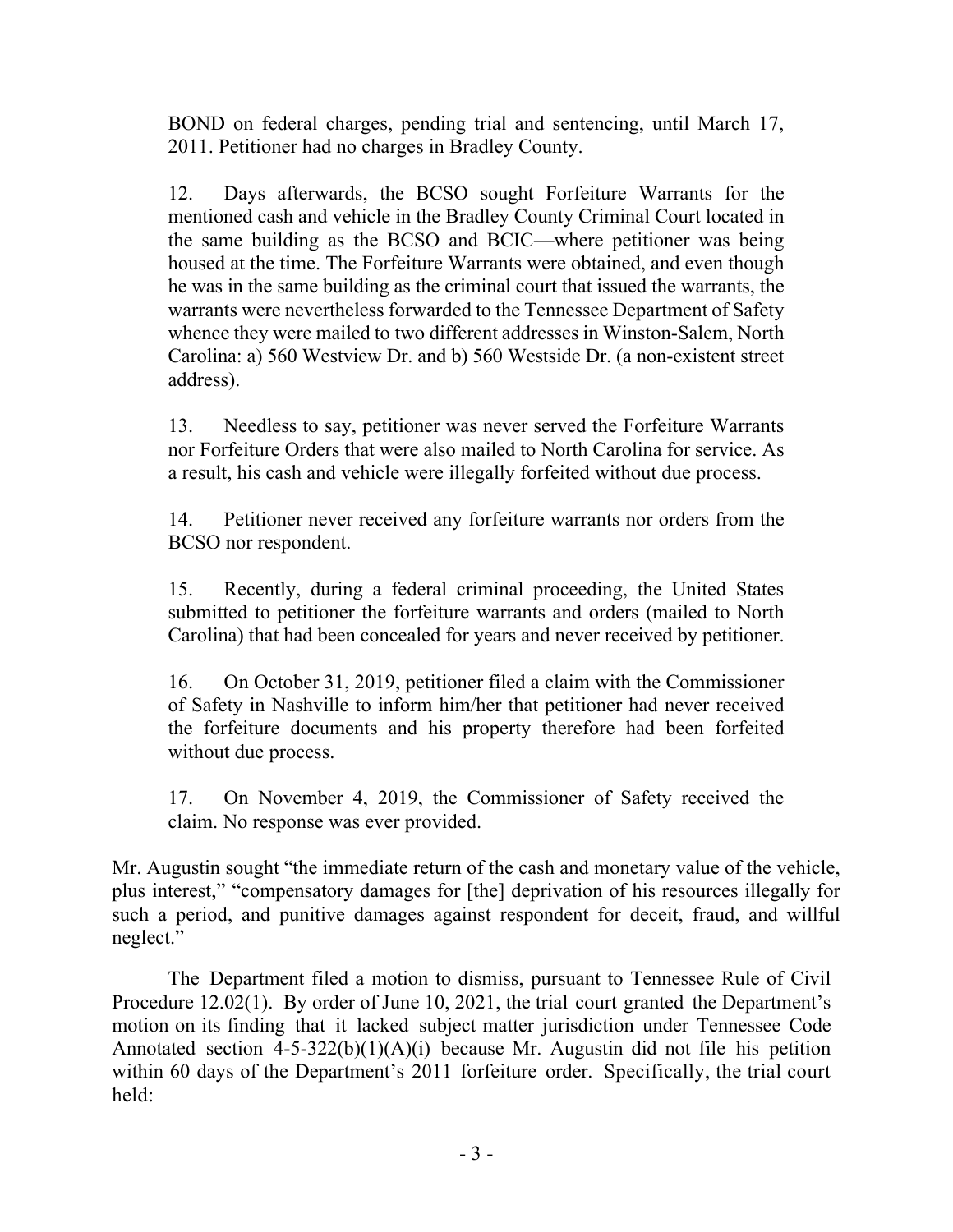3. [Mr. Augustin's] failure to meet the time requirement has already been decided by the Court of Appeals:

[A]ppellant has failed to meet this requirement. For one, there can be no dispute that Appellant failed to seek judicial review within sixty days of the issuance of any of the administrative forfeiture orders. Moreover, even taking Appellant's allegation that he did not receive notice of the orders until November 12, 2015, and assuming, arguendo, that this is the date upon which the sixty-day time period began to run, Appellant's petition was filed well outside the sixty-day time period.

*Augustin v. Bradley Cty. Sheriff's Office*,598 S.W.3d 220, 234 (Tenn. Ct. App .2019), *appeal denied* (Feb. 19, 2020).

- 4. The Supreme Court of Tennessee declined to review the opinion in *Augustin v. Bradley Cty. Sheriff's Office*. Thus, it is final and binding on this Court.
- 5. This Court lacks subject matter jurisdiction over this claim and it must be dismissed.

Mr. Augustin moved to alter or amend the judgment, asserting that the trial court misconstrued this Court's opinion in *Augustin I*. By order of September 15, 2021, the trial court denied the motion, finding that

[Mr. Augustin] has merely reasserted arguments made at the first hearing, or asserted new arguments which could have been made at that time. This is improper. Furthermore, [he] failed to establish that this [c]ourt erred in treating the opinion of the Court of Appeals in *Augustin v. Bradley Cty. Sheriff's Office*, 598 S.W.3d 220, 234 (Tenn. Ct. App. 2019), as binding precedent.

Mr. Augustin appeals.

 $\overline{a}$ 

#### **II. ISSUES**

Mr. Augustin presents eight issues for review.<sup>2</sup> We perceive that there is one dispositive issue: Whether the trial court erred in dismissing Mr. Augustin's petition for lack of subject matter jurisdiction.

<sup>&</sup>lt;sup>2</sup> We are mindful of the fact that Mr. Augustin has proceeded pro se at all stages of this litigation.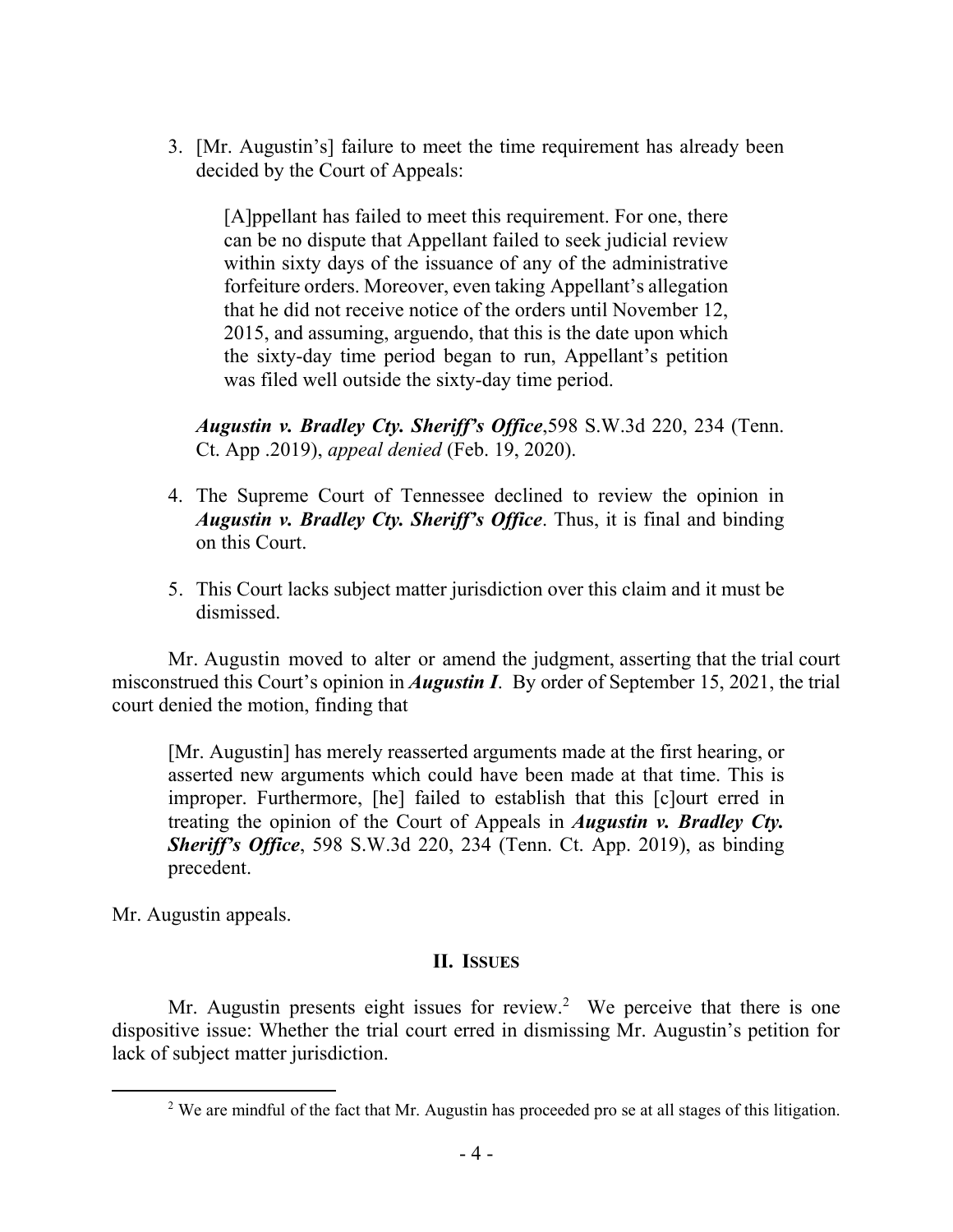### **III. STANDARD OF REVIEW**

"[W]henever it appears by suggestion of the parties or otherwise that the court lacks jurisdiction of the subject matter, the court shall dismiss the action." Tenn. R. Civ. P. 12.08. The Tennessee Supreme Court has explained:

Tennessee Rule of Civil Procedure 12.02(1) governs a motion to dismiss for lack of subject matter jurisdiction. Subject matter jurisdiction involves a court's lawful authority to adjudicate a controversy brought before it. Subject matter jurisdiction depends on the nature of the cause of action and the relief sought and can only be conferred on a court by the constitution or a legislative act.

Where subject matter jurisdiction is challenged under Rule 12.02(1), the party asserting that subject matter jurisdiction exists . . . has the burden of proof. Since a determination of whether subject matter jurisdiction exists is a question of law, our standard of review is de novo, without a presumption of correctness.

*Chapman v. DaVita, Inc.*, 380 S.W.3d 710, 712–13 (Tenn. 2012) (citations and quotation marks omitted).

# **IV. ANALYSIS**

The UAPA governs judicial review of civil forfeiture proceedings. *See Ally Fin. v. Tenn. Dep't of Safety & Homeland Sec.*, 530 S.W.3d 659, 663 (Tenn. Ct. App. 2017). A person aggrieved by a final decision of a state agency is entitled to judicial review of the decision. *See* Tenn. Code Ann. § 4-5-322. To secure judicial review, one must file a petition for review in an appropriate chancery court within sixty days after the entry of the final order to be reviewed. Tenn. Code Ann.  $\S$  4-5-322(b)(1)(A). "A party's failure to file a petition for review on or before the statutory deadline prevents the courts from exercising their jurisdiction to review the agency's decision." *Davis v. Tenn. Dep't of Emp't Sec.*, 23 S.W.3d 304, 307-308 (Tenn. Ct. App. 1999).

The Department argues that

 $\overline{a}$ 

[t]he chancery court correctly found that it lacked subject matter jurisdiction over the petition for judicial review because it had not been filed within 60

However, as we have stated previously, a party's pro se status does not relieve him or her of the obligation to comply with the substantive and procedural rules that we expect represented parties to observe. *See Augustin I*, 598 S.W.3d at 225.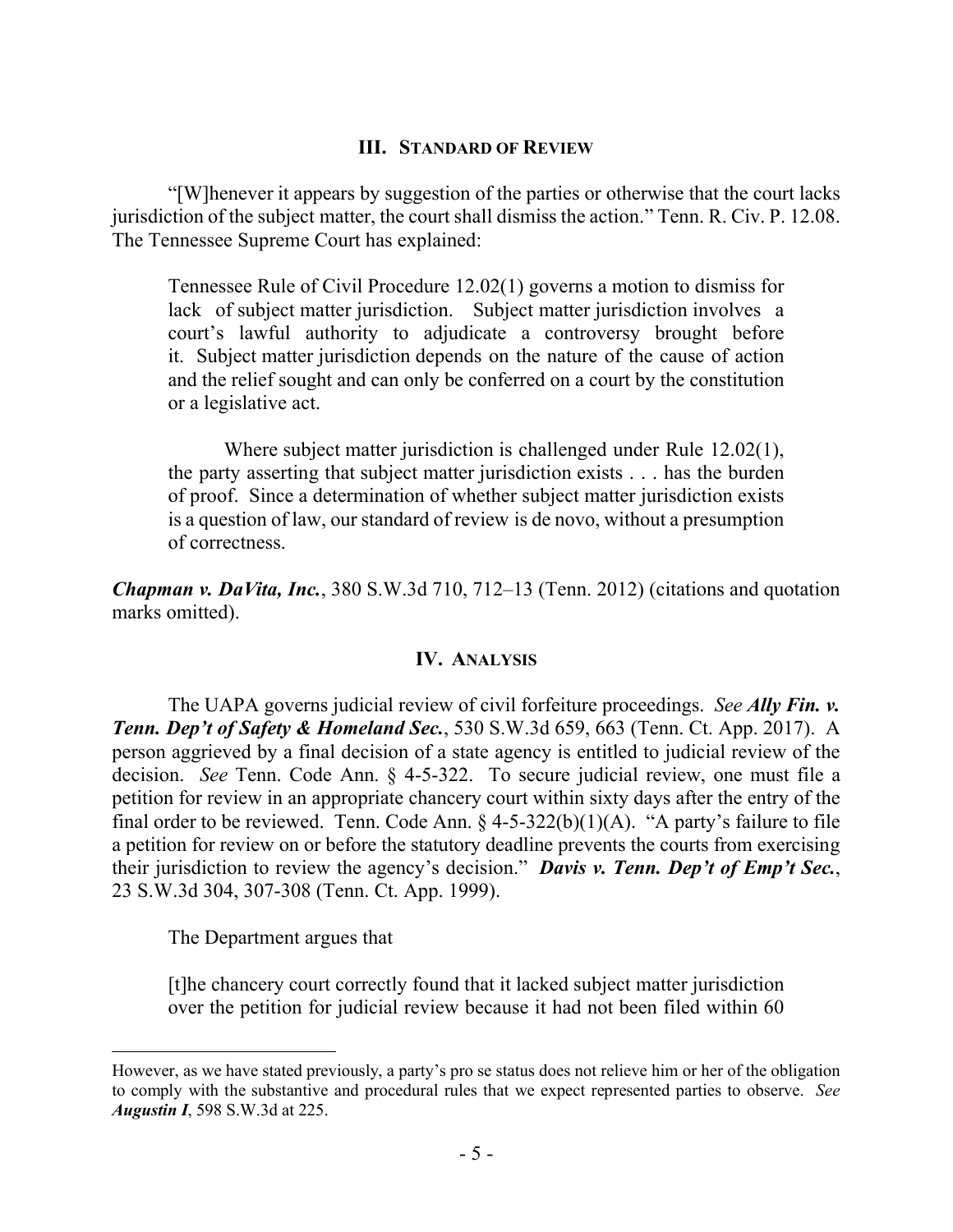days of the administrative action being challenged. Indeed, this Court has so held [in *Augustin I*] with respect to a petition *previously* filed by [Mr. Augustin] involving this same property.

As set out above, Mr. Augustin argues, as he did in *Augustin I*, that he did not receive timely notice of the forfeiture warrants, and, consequently, the 60-day period to file judicial review has not run. Concerning the application of *Augustin I*, Mr. Augustin asserts that the Department "has misconstrued the opinion in its context" and "cherry-picked one paragraph . . . to support its position." He argues that this Court's holding in *Augustin I* that his petition was filed beyond the 60-day period is inapplicable to the instant case because, in *Augustin I*, "he never filed a petition for judicial review. . . [and] that judgment was directed at the circuit court—not the chancery court."<sup>3</sup> Mr. Augustin's arguments are not persuasive.

Mr. Augustin alleged that he received notice of the forfeiture orders during federal criminal proceedings on November 12, 2015. His petition in the instant case was filed in the Davidson County Chancery Court on December 10, 2019, more than four years later. This is clearly beyond the statutory 60-day limit. Notwithstanding Mr. Augustin's contention that the notice provided was not timely, "the fact that the notice did not comport with due process . . . merely altered the date upon which a timely claim could be filed." *Augustin I*, 598 S.W.3d at 233 (citing *Redd v. Tenn. Dep't of Safety*, 895 S.W.2d 332, 335 (Tenn. 1995)). Indeed, the *Augustin I* Court concluded that

there can be no dispute that Appellant failed to seek judicial review within sixty days of the issuance of any of the administrative forfeiture orders. . . even taking Appellant's allegation that he did not receive notice of the orders until November 12, 2015.

*Id.* at 234. The same is true here. In this case, Mr. Augustin pursued his claim against the Department, which was the proper avenue. In *Augustin I*, he pursued the claim against the Sheriff's Office, and the *Augustin I* Court noted that, "[T]he proper avenue of relief should

 $\overline{a}$ 

<sup>3</sup> Part of Mr. Augustin's argument appears to be based on a misreading of the word "*arguendo*" in this passage:

<sup>[</sup>E]ven taking Appellant's allegation that he did not receive notice of the orders until November 12, 2015, and assuming, *arguendo*, that this is the date upon which the sixtyday time period begun to run, Appellant's petition was filed well outside the sixty-day time period.

*Augustin I*, 598 S.W.3d at 234. We understand that *arguendo* is not a commonly used outside the realm judicial opinions. Therefore, in response to Mr. Augustin's argument, we would like to clarify that in this passage, we denoted that even when we give Mr. Augustin the benefit of the doubt and accept as established fact that he did not receive notice of the orders until November 12, 2015, his petition was still filed too late because it was filed more than sixty days after that date.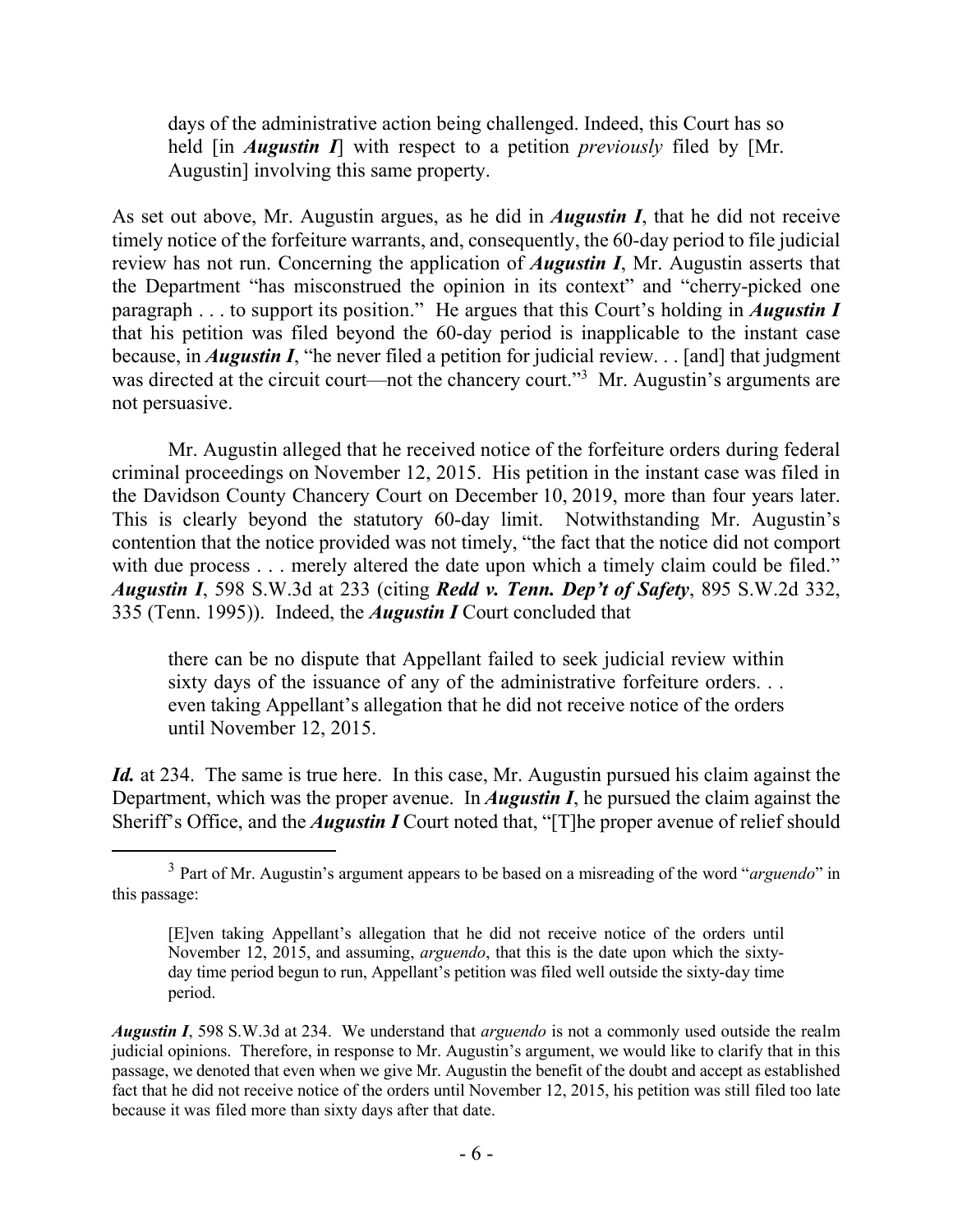have been to . . . file a claim with the Tennessee Department of Safety." Nonetheless, Mr. Augustin was required to file his claim with the Department within 60 days of receiving notice of the forfeiture. Accordingly, we reach the same result here as we did in *Augustin I*, i.e., "[E]ven taking Appellant's allegation that he did not receive notice of the orders until November 12, 2015, and assuming, *arguendo*, that this is the date upon which the sixty-day time period begun to run, Appellant's petition was filed well outside the sixtyday time period." *Augustin I*, 598 S.W.3d at 234. In other words, "we cannot conclude that the alleged lack of notice in this case changes the administrative procedures applicable to Appellant's effort to contest the forfeiture." *Id.* at 232. Mr. Augustin's petition was simply untimely. As such, the trial court lacked jurisdiction to conduct a judicial review of the forfeiture and properly dismissed Mr. Augustin's petition for same.

Finally, although Mr. Augustin does not raise it as an issue in his brief, we will briefly address whether the trial court abused its discretion in denying Mr. Augustin's motion to alter or amend the judgment.<sup>4</sup> A motion to alter or amend, brought pursuant to Tennessee Rule of Civil Procedure 59.04,

should 'be granted when the controlling law changes before the judgment becomes final; when previously unavailable evidence becomes available; or to correct a clear error of law or to prevent injustice.'" *U.S. Bank***[***, N.A. v. Tennessee Farmers Mut. Ins. Co.***]**, 410 S.W.3d [820,] at 826 n.2 [(Tenn. Ct. App. 2012)] (quoting *In re M.L.D.*, 182 S.W.3d 890, 895 (Tenn. Ct. App. 2005)). Such a motion "'should not be used to raise or present new, previously untried or unasserted theories or legal arguments.'" *Id.* (quoting *In re M.L.D.*, 182 S.W.3d at 895). Additionally, a Rule 59.04 motion is not simply an opportunity "to re-litigate the issues previously adjudicated" by the trial court. *Burris v. Burris*, 512 S.W.3d 239, 247 (Tenn. Ct. App. 2016).

*In re March 9, 2012 Order*, 637 S.W.3d 708, 712 (Tenn. Ct. App. 2020), *perm. app. denied* (Apr. 8, 2021). Mr. Augustin's motion was no more than an attempt to relitigate the issues already adjudicated by the trial court. As in his appellate brief, Mr. Augustin asserted in his motion that the trial court misunderstood and misapplied this Court's opinion in *Augustin I.* Because the trial court properly applied the law and because Mr. Augustin offered no previously unavailable evidence, we conclude that the trial court did not abuse its discretion in denying his Tennessee Rule of Civil Procedure 59.04 motion.

 $\overline{a}$ 

<sup>4</sup> We review the denial of a motion to alter or amend under an abuse of discretion standard. *Stovall v. Clarke*, 113 S.W.3d 715, 721 (Tenn. 2003). An abuse of discretion occurs when the trial court "(1) appl[ies] an incorrect legal standard, (2) reach[es] an illogical or unreasonable decision, or (3) bas[es] its decision on a clearly erroneous assessment of the evidence." *Lee Med., Inc. v. Beecher*, 312 S.W.3d 515, 524 (Tenn. 2010).